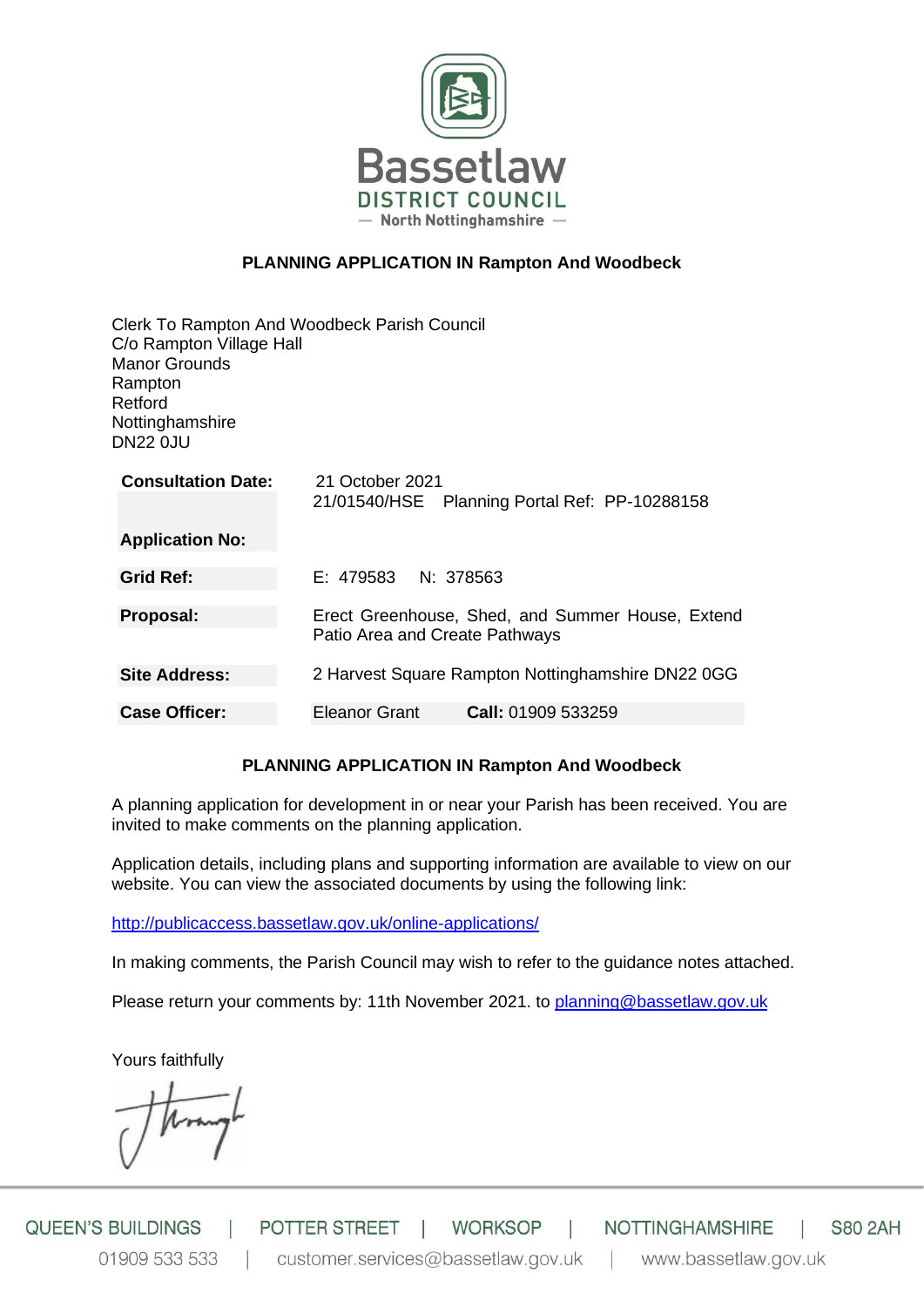Development Team Manager